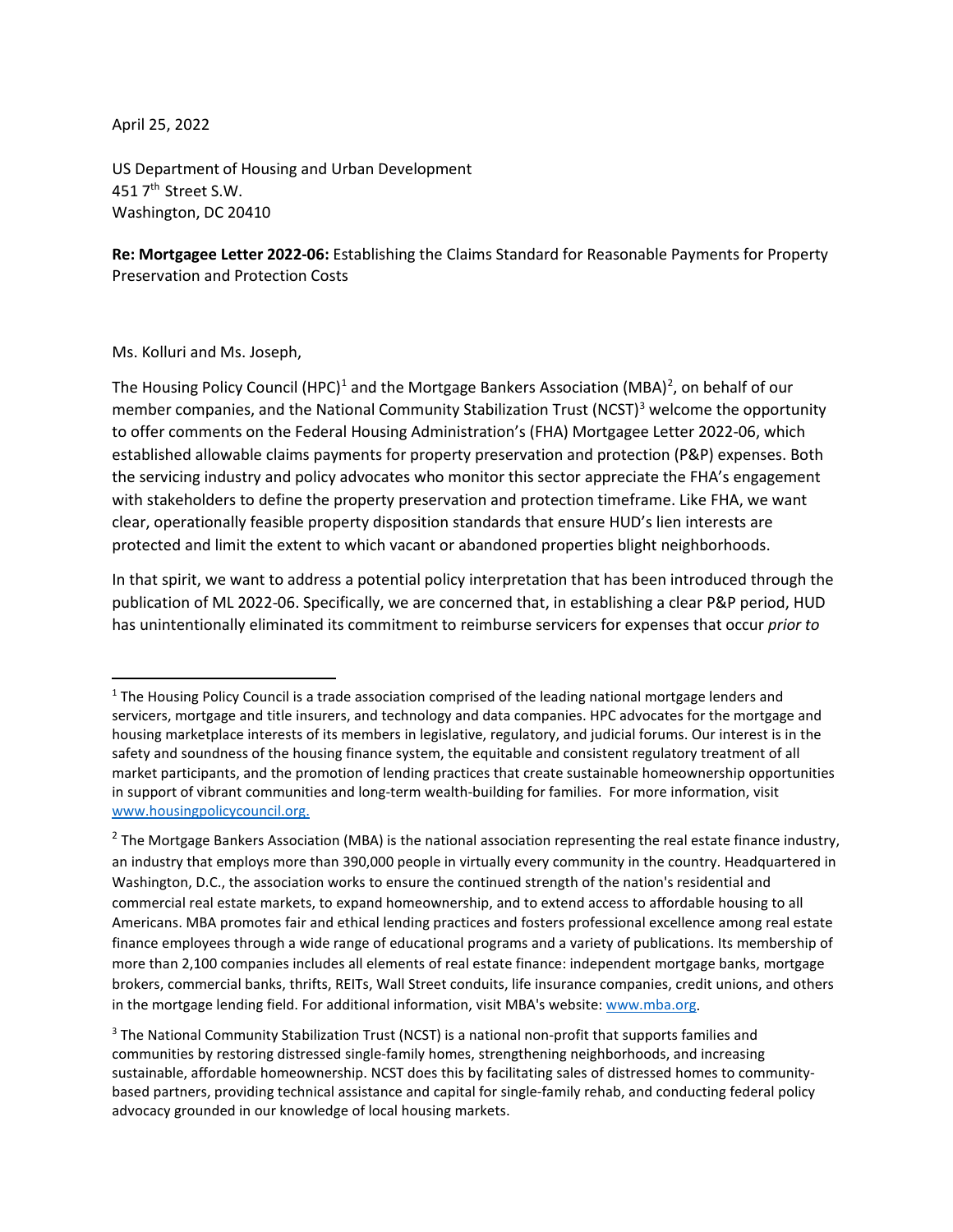beginning the foreclosure process, potentially leaving servicers financially exposed for securing and maintaining vacant and abandoned properties. This would also be inconsistent with existing regulation. <sup>[4](#page-1-0)</sup>

ML 2022-06 establishes a clear standard for when HUD will reimburse servicers for P&P expenses under the most common set of circumstances. It defines this period as follows: "HUD will reimburse Mortgagees up to the Maximum Property Preservation Allowance in Appendix 7.0, or as permitted by HUD as approved over-allowables, for P&P actions so long as: the actions are performed *during the P&P period*, even if the Mortgagee renders payment after conveyance." This replaces language in the FHA Handbook that previously said that HUD will reimburse servicers for "P&P actions so long as the actions are performed *before the date of conveyance*."[5](#page-1-1)

The ML then goes on to define the P&P period to mean the following, "the P&P Period *begins on the date of commencement of the Reasonable Diligence Time Frame* and continues until the end of the date established based on the aggregate calculation of the total number of days in the Reasonable Diligence Time Frame (Appendix 6.0) and the Conveyance Time Frame (III.A.2.v.ii) or CWCOT time frame (III.A.2.t.ii(H))." The ML also specifies that "the Reasonable Diligence Time Frame starts on the earlier of: the date the first legal action (Appendix 6.0) should have been filed; or the actual date the first legal action was taken."

We understand these three segments of the ML were provided to establish a clear timeline where HUD commits to reimbursing servicers for P&P expenses that occur between the filing of the first legal action and the conveyance deadline. However, servicers are concerned that by starting the P&P reimbursement timeline at commencement of the first legal action and eliminating the commitment to reimburse for expenses incurred "*before the date of conveyance,*"[6](#page-1-2) HUD has unintentionally signaled that it will not reimburse servicers for the required maintenance of properties prior to initiating the first legal action.

To be clear, HUD has not wavered from its very clear expectations that servicers are required to take action to preserve properties during the default period, and prior to the first legal action, when borrowers voluntarily move prior to foreclosure, leaving properties vacant. Page 1073 of the Handbook says, "the Mortgagee must preserve and protect Properties that are the security for FHA-insured Mortgages *that are in Default* or presently in foreclosure. The Mortgagee is responsible for the management, scheduling, and execution of all activities and actions taken to preserve, secure, maintain and protect the Property, regardless of the amount that HUD may reimburse."

The new Handbook does not actually say that servicers will *not* be reimbursed for allowable expenses during the default period prior to the first legal action. However, the previous Handbook committed HUD to reimbursing servicers for allowable expenses "before the date of conveyance," and the fact that this language has now been eliminated creates the possible interpretation that HUD's commitment to reimbursing these expenses has changed.

<span id="page-1-0"></span><sup>&</sup>lt;sup>4</sup> 24 CFR 203.402(g)(2) permits the reimbursement of reasonable payments made by the mortgagee . . . for the purpose of protecting, operating, or preserving the property, or removing debris from the property prior to the time of conveyance . . .

<span id="page-1-1"></span><sup>5</sup> See Attachment 1

<span id="page-1-2"></span><sup>6</sup> See Attachment 1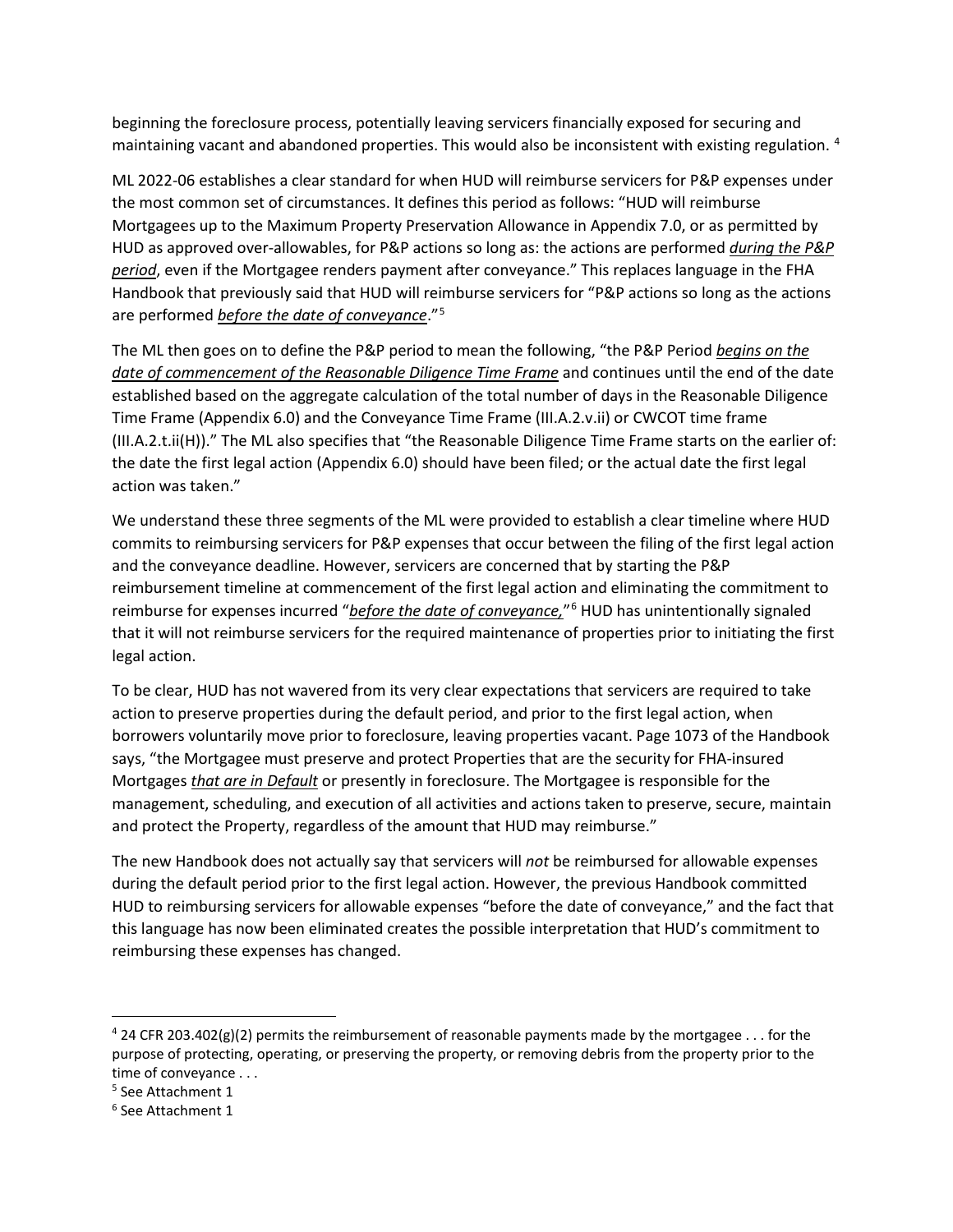Even if that is not the intent of current HUD leadership, we have concern that an unwritten commitment to reimburse these expenses, with no Handbook language obligating it, could potentially change over time, as new leadership comes into place, or as auditors question servicing expenses, or even when future technology platforms are developed by people who are unaware of this unwritten commitment.

We know how important the obligation is to protect HUD's lien interest, secured by the real estate collateral, as well as to prevent community blight and will continue to ensure that properties that are in default are preserved and protected. However, as we are confident that is not HUD leadership's intent, we ask you to issue a revised version of ML 2022-06 that makes this clear. There are many ways to do this, but one suggestion is to simply affirm that "Additionally, HUD will reimburse the Mortgagee for allowable P&P expenses incurred during the default period, prior to the actual date the first legal action was taken or the date the first legal action should have been filed, when such activities are necessary to secure vacant properties." Alternatively, the highlighted language in Attachment A could be reinstated. Regardless, this simple addition to the ML will not give servicers any new rights or opportunities to claim additional reimbursement of expenses. Instead, this will simply reaffirm what has been the longstanding policy of HUD and eliminate any residual uncertainty to FHA's commitment to reimburse servicers to preserve and protect FHA properties and communities.

Thank you for the opportunity to comment on the changes to the Handbook and to provide the above recommendations on an important servicing issue. We look forward to working with HUD on these issues and others as part of our broader body of work intended to bring greater certainty and clarity to the FHA single family program, to expand lender participation and consumer access, and to protect communities from blight whenever possible. Should you have questions or wish to discuss this issue further, please contact Matt Douglas at [matt.douglas@housingpolicycouncil.org,](mailto:matt.douglas@housingpolicycouncil.org) David Sanchez at dsanchez@stabilizationtrust.org, or Brendan Kelleher [bkelleher@mba.org](mailto:bkelleher@mba.org) to discuss next steps.

Yours truly,

**Housing Policy Council Mortgage Bankers Association National Community Stabilization Trust**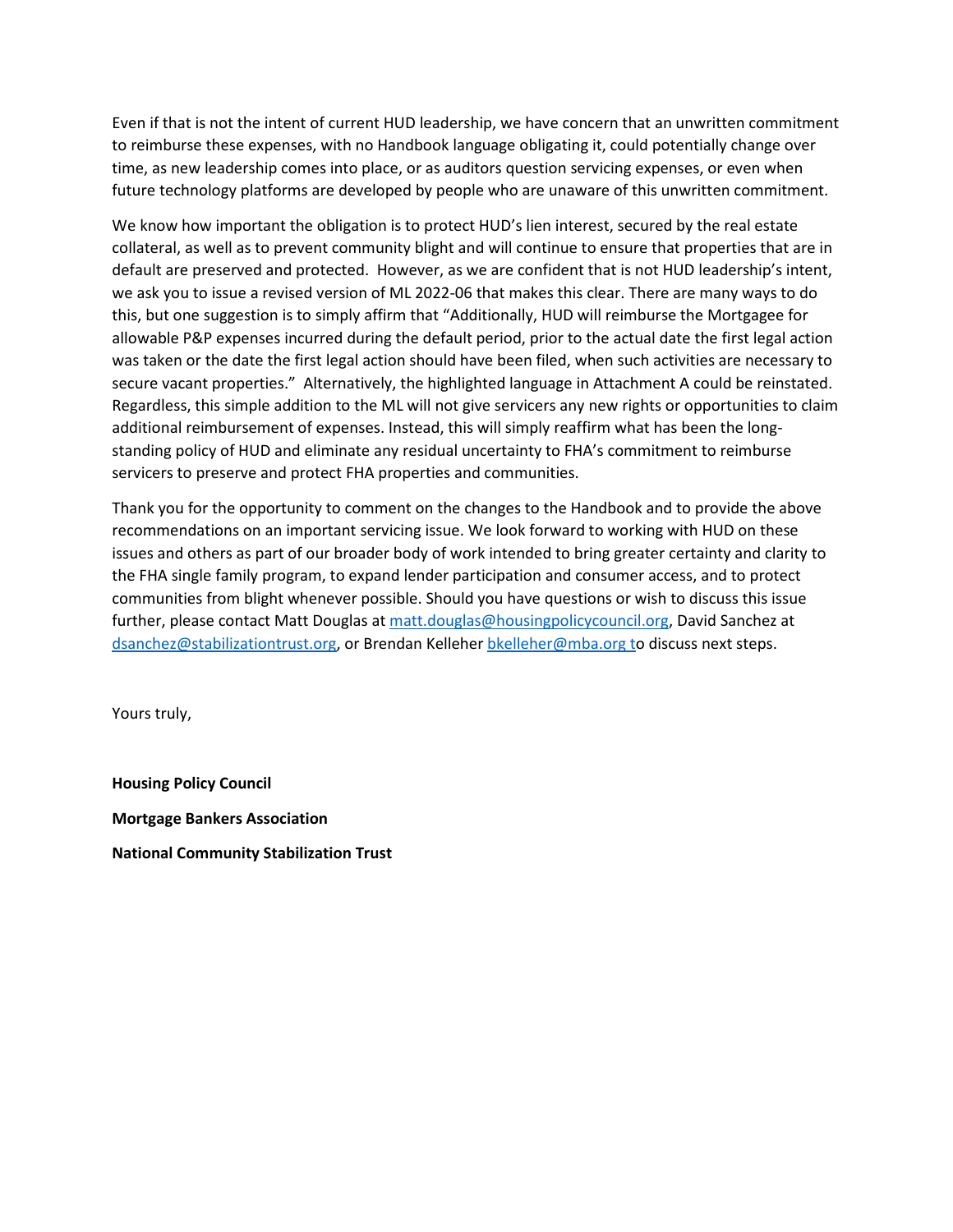#### Attachment A

#### Prior Handbook Language (pg. 952)

## (D) Property Preservation and Protection Costs

## (1) Standard

HUD will reimburse Mortgagees up to the Maximum Property Preservation Allowance, or as permitted by HUD as approved over-allowables, for Property P&P actions so long as:

- the actions are performed before the date of conveyance, even if the Mortgagee renders payment after conveyance; and
- the actions are performed in accordance with HUD guidance.  $\bullet$

See Appendix 7.0 – Maximum Property Preservation Allowances (applies to Servicing only) for Maximum Property Preservation Allowances per specific action and per Property.

The Mortgagee may not request reimbursement for any costs related to obtaining bids for P&P actions.